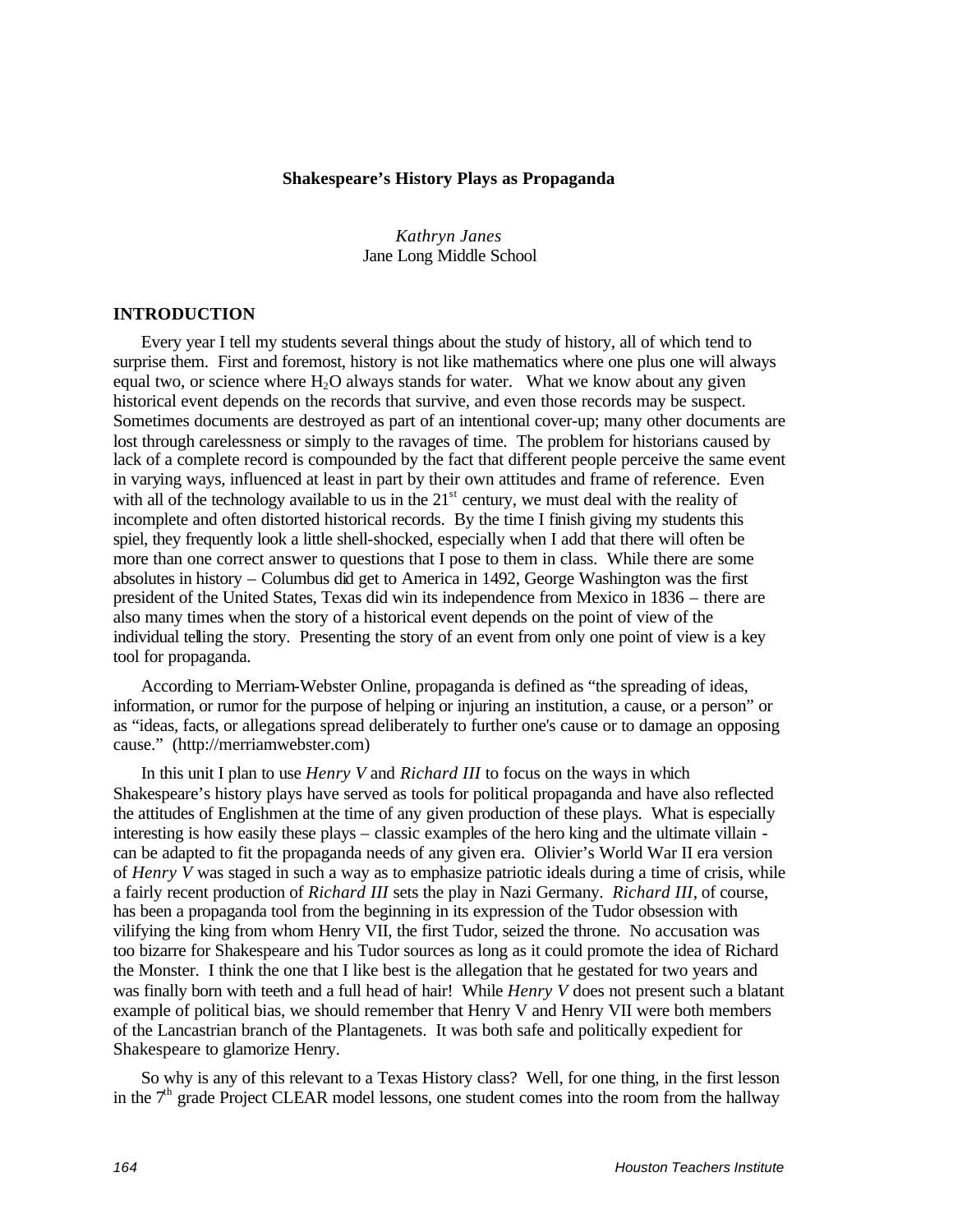and does and says some things that make no sense whatsoever. The rest of the students then write down what they saw and we share various students' versions of the same event, introducing the class to the concept that primary source documents have a limited reliability. Unit 1 also includes a lesson on recognizing bias and frame of reference, as well as one that focuses on the difference between primary and secondary sources, both written and visual. A comparison of selected primary source material with Shakespeare's plays – especially *Richard III* – will illustrate these concepts vividly and in a way that should capture the students' attention.

#### **HISTORICAL BACKGROUND**

Eight of Shakespeare's history plays – *Richard II, Henry IV Parts 1 and 2, Henry V, Henry VI Parts 1,2 and 3,* and *Richard III* – cover the period in English history stretching from 1396 to 1485. Some of the major events of this period are the deposition of Richard II by his cousin Henry IV, the resumption of the Hundred Years War by Henry V, the influence of Joan of Arc on the French monarchy, the Wars of the Roses, and the beginning of the short-lived but extremely influential Tudor dynasty in England. Trying to keep track of the players in this saga between 1396 and 1485 is worse than trying to keep track of characters in a soap opera, to which this story actually bears a strong resemblance. The historical background which follows is based on over two decades of reading about the Plantagenets, going all the way back to when I was in high school. I have become so familiar with this clan over the years that I couldn't begin to give citations for the various bits of information, but I have listed several books (including a brand new one about John of Gaunt) and web sites in the bibliography for anyone who wants to look up the specifics. I would also recommend printing out a copy of the Plantagenet family tree found on the *History of the Monarchy* web site, which is listed in the bibliography. It's hard to keep track of the players without a dynastic scorecard.

#### **The Lancastrian Kings**

The chain of events actually began with the death of John of Gaunt in 1399. As the Duke of Lancaster, Gaunt was an enormously wealthy and powerful landowner, as well as the loyal and supportive uncle of Richard II, the reigning king. Richard was still a boy when he succeeded his grandfather, Edward III, in 1377. Although he earned a great deal of respect when he faced down a mob during the peasants' revolt, his adult behavior gradually eroded his popularity. His father and grandfather had both been successful soldiers, winning major victories over the French in the Hundred Years War. Richard, on the other hand, was not a fighter and had a marked tendency to show blatant favoritism to a few members of his court. This led to disputes with several members of the nobility and ultimately to the banishment of Gaunt's heir, Henry of Bolingbroke, for a period of ten years. At the time Bolingbroke was banished, Richard assured him (and Gaunt) that Bolingbroke's inheritance would be safe if Gaunt died during that ten year period. When Gaunt died a short time later, Richard went back on his word and confiscated the vast Lancastrian holdings. This was a serious mistake, since every major landowner in England would be afraid that the same thing might befall him if he happened to cross Richard in some way.

Bolingbroke quickly returned to England, claiming that he was coming only to have his estates duly restored to him. Once on English soil, however, several members of the nobility joined with him in forcing Richard to abdicate in Henry's favor. Bolingbroke had been a successful soldier, making him generally popular during this violent era. What nobody seemed to think about, however, was that he was not next in line to the throne since Gaunt was Edward III's third son. The Earl of March had a better claim since he was descended from Edward's second son, Lionel, through Lionel's daughter. For some reason everyone ignored this fact and Bolingbroke became Henry IV, the first Lancastrian king.

Apparently there really is no honor among thieves, for Henry IV's reign was marked by uprisings led by his erstwhile supporters. His eldest son, Shakespeare's Prince Hal, became a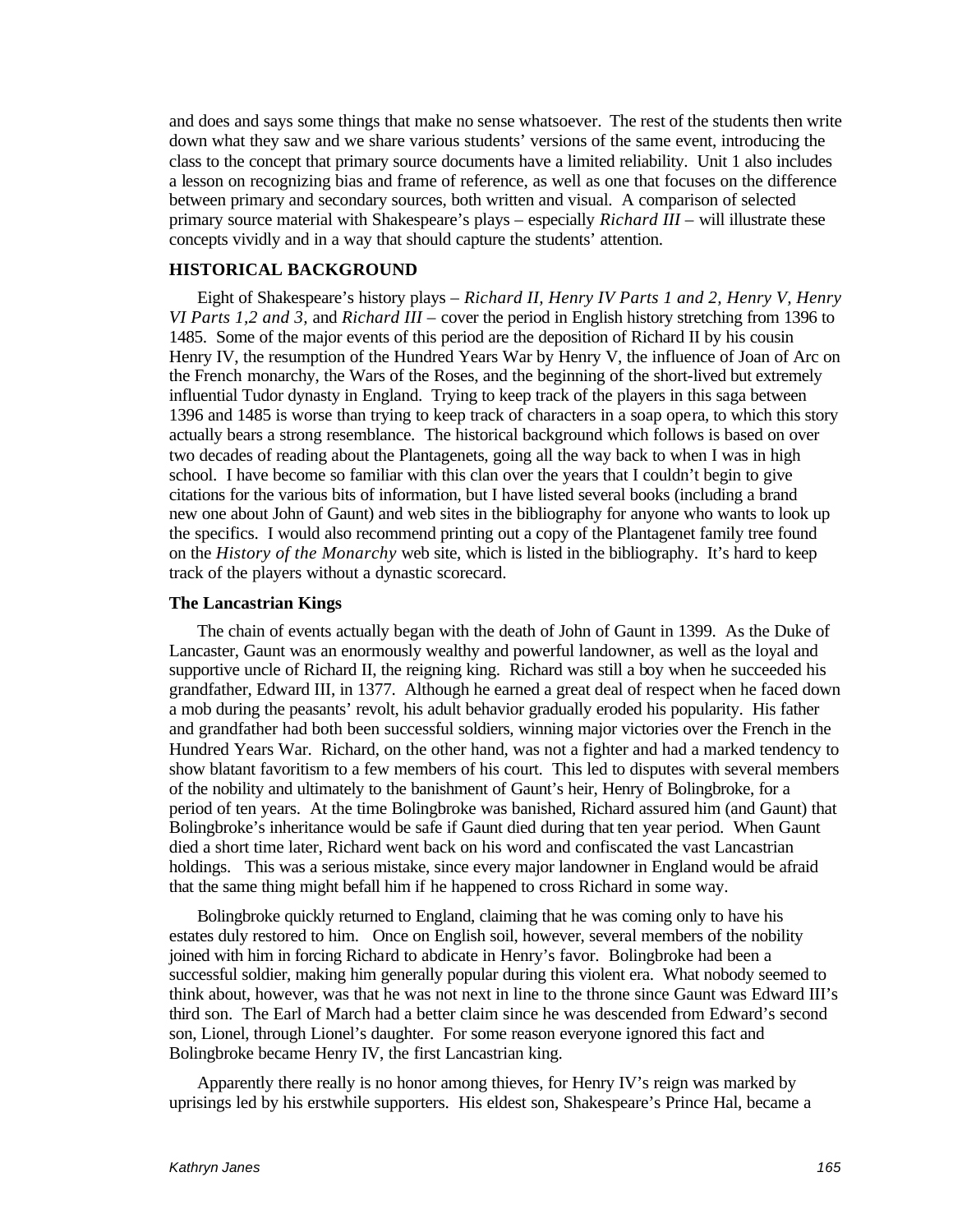soldier at a young age, spending his summers fighting the Welsh as well helping to fight his father's other enemies. The roistering prince of *Henry IV, Part 1* seems to have a basis in fact; certainly father and son were often at odds with each other. The story that Hal abandoned his wilder tendencies when he became king also appears to be historically correct.

Not long after succeeding to the throne in 1413, Henry V decided to renew Edward III's claim to the throne of France which was based on Edward's mother having been a French princess. Keeping his nobles occupied in France was probably a good idea. In 1415 there was a plot to kill Henry V and his brothers and put the current Earl of March on the throne as Richard's rightful heir. It failed because March himself warned Henry. (This is the basis for the scene with the traitors at Southampton early in *Henry V*.) Henry spent most of his reign fighting in France with great success, most notably at Agincourt in 1415. By 1420 he had negotiated a treaty giving him the French king's daughter in marriage and ensuring that he would become king of France when his father-in-law died. Alas, all those years of military campaigns caught up with Henry and he died in August 1422. When the French king died the following month Henry's ninemonth-old son, King Henry VI of England, was declared king of France as well.

During Henry VI's long minority his father's brothers were responsible for running things in England and trying to hold on to the French conquests. Henry VI was a devoutly religious young man, totally lacking in any militaristic tendencies. As he grew to adulthood, it became increasingly clear that he had inherited his French grandfather's tendency to experience periods of incapacity, or madness as it was called then. During this same time period, Joan of Arc was busily driving the English out of France and putting the Dauphin on the throne. All of a sudden the Lancasters didn't look like such a good deal after all, and men began to remember that Henry IV was not just a usurper; he was a usurper with an inferior claim to the throne.

#### **The Yorkist Kings**

By this time, the man with the best claim to the throne was Richard, Duke of York. He was descended from Edward III's second son, Lionel, through his father and from the fourth son, Edmund, through his mother. Unfortunately for him, when he decided to stake his claim on the throne he was not just facing the saintly Henry VI. Despite the tendency to weak-mindedness, Henry had been married to Margaret, the daughter of the Duke of Anjou, and they had produced a son. While it is unlikely that Margaret cared much one way or the other about poor Henry, she was fiercely protective of her son, Edward. When Richard of York lost his fight with Margaret, he also lost his head. Margaret's fight was not over, however, for York had several sons. Edward, the eldest, had no intention of falling back into the shadows when Margaret ordered the death of York and of one of his younger sons. Where Richard of York had failed, Edward of York succeeded, forcing Henry VI off the throne and taking the crown as Edward IV.

An interesting fact is that Edward IV outdid his father dynastically as well as militarily. Richard's wife was Cecily Neville, a descendant of John of Gaunt by Gaunt's mistress and eventual third wife, meaning that Edward and his siblings were descended from three of Edward III's five sons.

Edward IV was very popular; he was also very self-indulgent, especially with women. Even after he had married a Lancastrian widow in secret, he allowed his powerful cousin, the Earl of Warwick, to continue negotiations for a political marriage. When the secret got out, Warwick was so furious about this humiliation that he made an alliance with Margaret of Anjou to restore Henry to the throne. Edward IV's brother, George, joined Warwick in this enterprise. George had recently married Warwick's daughter and expected to benefit by abandoning his older brother. Edward was caught by surprise and escaped to the Continent with his youngest brother, Richard, and a few other supporters. It wasn't long before Edward was back in England, however, and this time he put an end to the direct Lancastrian line. Prince Edward of Lancaster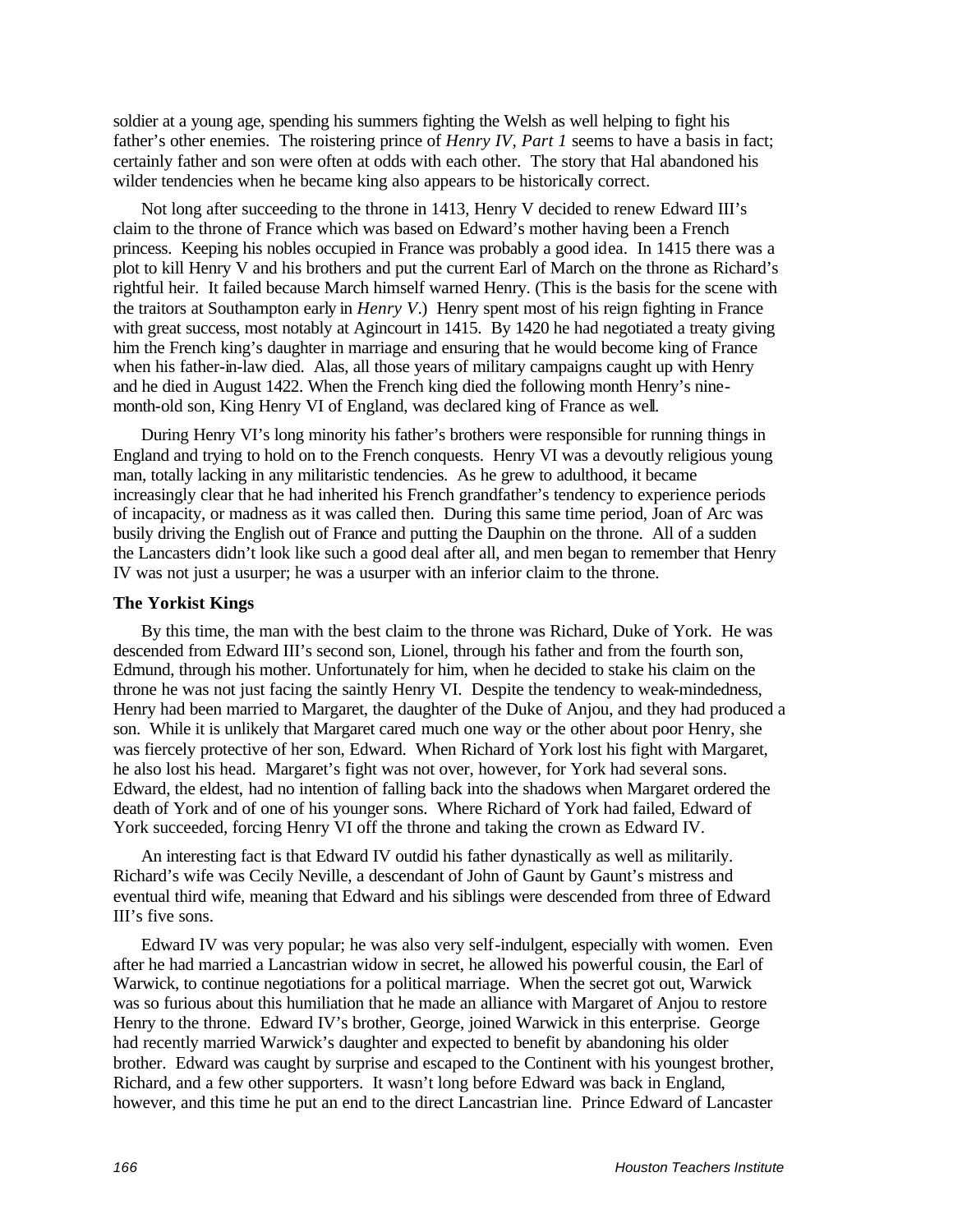died at the Battle of Tewkesbury and Henry VI died while being held in the Tower of London, presumably on the orders of Edward IV. Richard had lured George back to the Yorkist cause, but they were soon at outs because Richard wanted to marry George's sister-in-law, Anne Neville. Warwick, also dead by this time, had no sons, so his daughters were considerable heiresses and George didn't want to share. Richard and Anne had known each other as children in Yorkshire and Richard eventually gave in to several of George's demands, married Anne, and moved to Yorkshire to govern the North for his brother, Edward.

Things seemed to be going along swimmingly for several years. Edward had things well in hand in London and the southern areas of England, and had complete faith in Richard's ability to handle things in the northern hinterlands. Richard and Anne were apparently happy together, and Richard was becoming increasingly popular in Yorkshire. Edward's queen, Elizabeth Woodville, produced two sons and several daughters. She also pushed her numerous brothers and sisters into marriage with the old, established nobility. This certainly influenced a lot of people, but it did not win her or her family any friends. At the same time, George was skulking around and usually feeling put upon or abused in some way. Suddenly George and Edward had a falling out – the exact cause has never been discovered – and George found himself in the Tower, where he was eventually executed for treason, over Richard's strong objections. Then, to everyone's shock, Edward dropped dead at the age of forty in April 1483, presumably burned out by a life of indulgence and dissipation. He left two young sons as his heirs and named the trusted Richard to be Protector until the older boy, now King Edward V, was old enough to rule on his own.

When Richard received the news in Yorkshire, he arranged a mass to pray for Edward's soul and called the men of the North together to swear an oath of loyalty to the new king. Farther south, however, Elizabeth Woodville and her clan had been busy. Richard and the Woodvilles shared a mutual antipathy and the queen's family acted quickly to get control of the new king and cut Richard out as Protector. Their gambit failed and Richard proceeded to London with Edward V to begin making plans for the coronation.

Then the bombshell exploded. The Bishop of Bath and Wells came forward and announced that neither of Edward's sons had a valid claim to the throne because his marriage to Elizabeth Woodville was invalid. According to the bishop Edward had entered into a binding (and also secret) agreement to marry another woman before his marriage to Elizabeth. While he never actually married the first woman, the plight-troth barred him from marriage to anyone else. Whether the bishop's claim was true is obviously open to conjecture. The matter was formally considered by Parliament, and in an act called Titulus Regius (the title of the king) the members of parliament stated that Edward's children were illegitimate and that George's son was barred by his father's treason, making Richard the rightful king. Were the members of Parliament influenced by their dread of yet another boy king, who was also a Woodville king? Possibly, but we can never know for sure. There is at least a chance that the bishop's claim appeared to be valid; Richard was popular in Yorkshire, but had no base of support in London that would have helped him pull off such a coup. Is it possible that Richard was willing to accept the bishop's story because he feared for the safety of himself and his son under a Woodville regime? That is another question to which we will never know the answer. Can we argue that Richard usurped the throne from his nephew? Absolutely, and Richard's accession pushed the Woodvilles into an uneasy alliance with the remaining adherents of the Lancastrian cause. Although the direct Lancastrian line ended with Henry VI and his son, another descendant of John of Gaunt and his third wife was still around. This was Henry Tudor, the Earl of Richmond, and he had a very ambitious and very protective mother, Margaret Beaufort.

Shortly after becoming king, Richard left on a tour of his kingdom. While he was gone, a rebellion broke out, involving an alliance of Woodvilles, Lancastrians and Richard's former supporter, the Duke of Buckingham. The rebellion was put down, but Richard had very little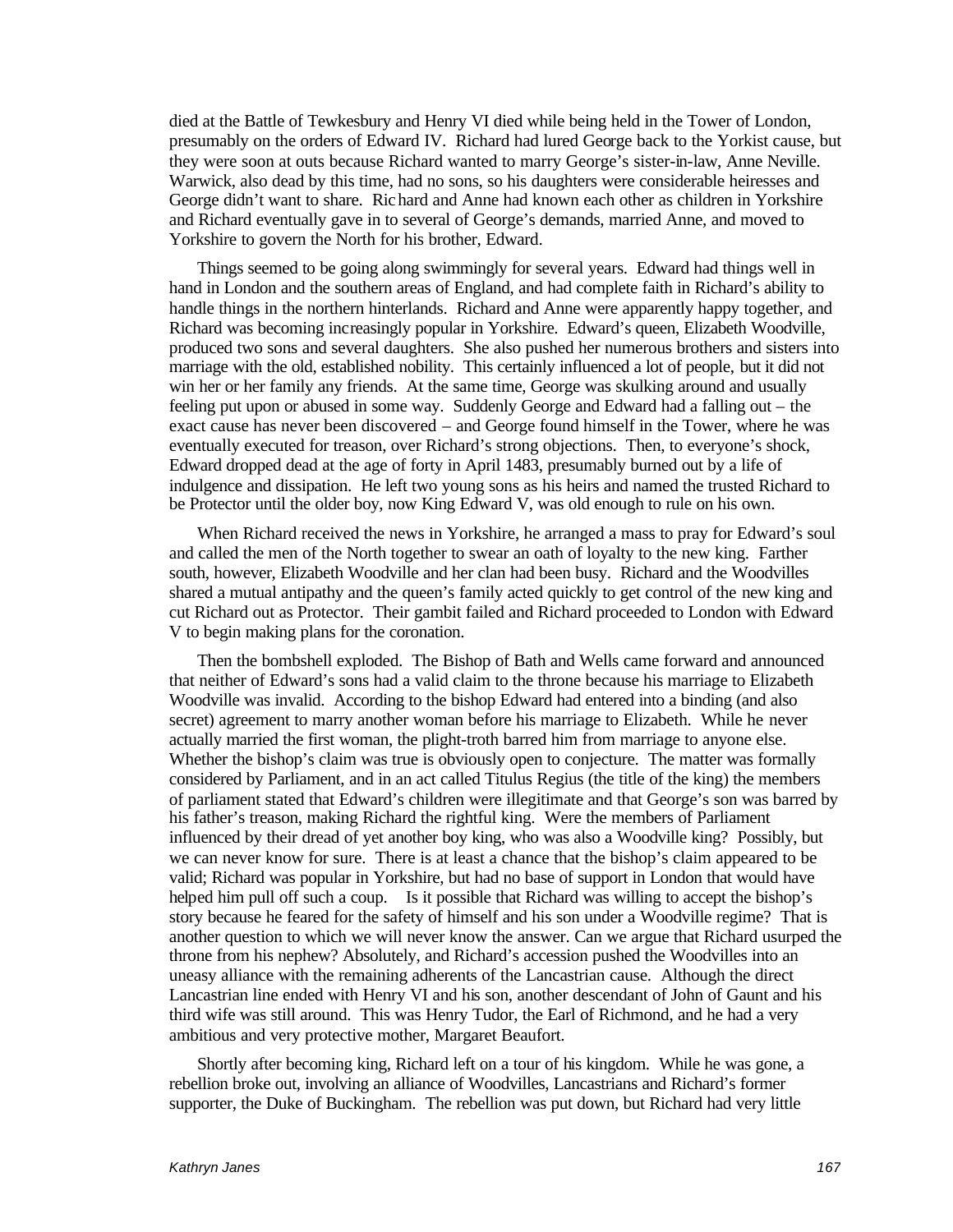peace during the two years of his reign. His only son died and then his wife died a lingering death. The threat of another rebellion, or an invasion by Henry Tudor, was ever-present. The invasion finally came in the summer of 1485. Richard died fighting Henry Tudor's forces at the Battle of Bosworth Field. Henry's victory was assured when Margaret Beaufort's husband, Lord Stanley, and his brother refused to ride to Richard's aid even though they were supposed to be on Richard's side. Henry Tudor was proclaimed king and the Plantagenet dynasty finally came to an end. Henry repealed Titulus Regius and ordered all copies be destroyed. Fortunately for historians, at least one survived. He then married Edward IV's oldest daughter, who was once again legitimate after the repeal of Titulus Regius, and they went on to become the parents of Henry VIII and the grandparents of Elizabeth I.

Richard was king for only two years. His one parliament dealt with such issues as guaranteeing the right to bail and exempting books from import restrictions. He also sent his two nephews to reside in the Tower of London, which was a residence as well as a prison at that time. If anyone other than Tower officials ever saw them again, no record of it has survived. For over five hundred years, Richard has been accused of their deaths. As time passed, more and more deaths were laid at his door – Edward of Lancaster, Henry VI, even his brother George. While these three are ludicrous – contemporary records indicate Richard's innocence – the same cannot be said about his nephews. As horrific as it is for Richard's admirers to contemplate, it was a violent age and death was the common fate of deposed kings. It is the fact that these were two children, and the sons of his beloved brother, that makes the possibility of Richard's guilt so appalling. In Richard's defense, it seems unlikely that he would order the murder of his own nephews who had been formally illegitimated by Parliament, while taking no action against other potential rivals, several of whom survived him only to be eliminated by the Tudors.

I would like to conclude this historical background of the Plantagenets by quoting Charles Ross about the aftermath of the Battle of Bosworth:

The king's dead body was stripped, carried naked across a horse to the house of the Franciscans in Leicester, exposed to public view for two days to prove that he was indeed dead, and then buried without stone or epitaph. Some years later, Henry VII provided the miserly sum of £10 1s to provide a coffin of sorts for the dead king's remains. When, during Henry VIII's reign, the Franciscan convent was dissolved, the bones were thrown out and the coffin became a horse-trough outside the White Horse inn. . . . It is an indication of the continuing hostility of the Tudors towards Richard, as well as of their bad manners, that no move was ever made to give him fitting burial. Whether for reasons of policy or piety, previous 'second-generation' usurpers had done public penance. Henry V had had Richard II's remains transferred from King's Langley to a stately tomb in Westminster Abbey beside his first wife, Anne of Bohemia. Richard III himself had caused the corpse of Henry VI to be moved from Chertsey Abbey to lie across the choir of the Garter Chapel in Windsor from the sepulcher of his old rival, Edward IV. No such generous move came from an uncaring Henry VIII. With the problematic exception of Edward V, Richard III is the only English king since 1066 whose remains are not now enshrined in a suitably splendid and accredited royal tomb. (225-226)

#### **The Richard III Society**

Richard III's body was shown a complete lack of respect after the Battle of Bosworth; his reputation has been savaged by chroniclers writing under the Tudor regime as well as by subsequent historians who believed the Tudor version of events. While it might be inaccurate to accuse the Tudors of an overt policy of Richard-bashing, one can see a progression of increasingly scurrilous accusations against the last Plantagenet king. According to Ross: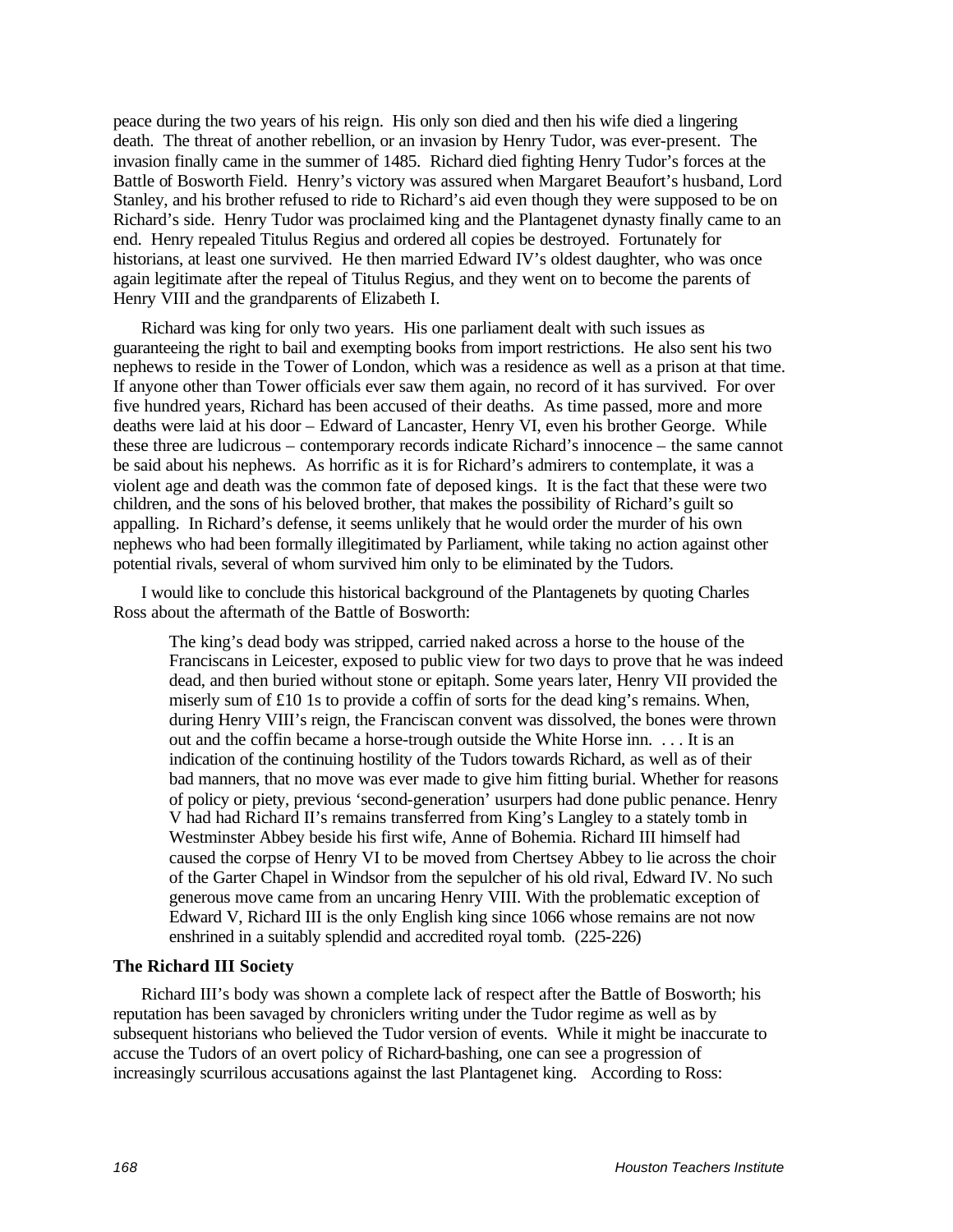Richard III has been the most persistently vilified of all English kings. … Henry VII and Henry VIII meted out a brutal fate to each potential claimant to the Yorkist throne, even the aged and innocent Margaret countess of Salisbury. This was sufficient deterrent to any prudent person . . . to keep silent about the king the Tudors most loved to hate, which meant that the Tudor tradition was built, perforce but not wholly, on the opinions and reminiscences of Richard's enemies. (227)

He has not been without his defenders, however. Within a very short time of the death of Elizabeth I, the last Tudor, revisionist versions of Richard's life began to appear (Ross xlviii-liii). During the twentieth century, Richard became a hot topic for novelists (mostly female, as Ross points out) writing in both the form of romantic historical fiction and as a detective story (Ross li). None of these defenses, historical or fictional, has been able to dispel the image of the villain king, thanks largely to Shakespeare's play. Nonetheless, Richard's supporters continue to fight the good fight. They even have an organization (with English and American branches) dedicated to clearing his name. In recent years both branches have created websites about their favorite king. While the whole idea of worrying about the reputation of a man who has been dead for five hundred years may seem a little wacky, the members of these societies tend to be intelligent and thoughtful individuals with a strong interest in one particular period of English history. Certainly their websites contain a wealth of information about this period and about Shakespeare's play. They also have resources for teachers and students, including lesson plans and primary source documents.

#### **SHAKESPEARE'S VERSION OF HISTORY**

The basic issue running through the history plays from *Richard II* through *Richard III* is the concept of the divine right of kings. Is there any situation in which an anointed king may be rightfully deposed, or in which divine retribution will not eventually be visited upon the usurper or his descendants? These questions have important implications for the characters of Henry V and Richard III in Shakespeare's plays.

The concept of divine right, although an anachronism to the modern mind, was a widespread and essentially popular theory that satisfied a practical need of society in its own time. (Figgis 2- 3) Religion was the controlling factor in the Middle Ages; all political systems were justified in some way along religious lines. Many popes tried to assert their supremacy over temporal and political, as well as spiritual, matters. Emperors of the Holy Roman Empire countered with a denial of papal sovereignty on the grounds that secular government was ordained by God and that secular power devolved upon the king directly from God. (Figgis 64-65) The Reformation brought a final and complete break with papal authority in some European countries and further elevated civil authority. The belief in God as the focus of all obligation received new emphasis. Both Luther and Calvin advocated passive obedience. Another reason for Elizabethan attitudes toward kingship may be traced to the Wars of the Roses. The chaos occasioned by the continual rebellions, depositions, restorations and political murders of the 1400's made the divinely appointed absolute monarchy with its stabilizing effect (and despite the possibilities for despotism also inherent in it) more appealing than it had previously been. Finally, this theory filled the need of the Tudor dynasty to stress absolute obedience to royal authority in order to implement their policy.(Mroz 88-89) Thus, out of a combination of Protestant religious doctrine, the history of the preceding century, and the Tudors' political pragmatism came the theory of the divine right of kingship as follows:

- 1. *Monarchy is a divinely ordained institution.*
- 2. *Hereditary right is indefeasible.* The succession to monarchy is regulated by law of primogeniture. The right acquired by birth cannot be forfeited through any acts of usurpation, of however long continuance, by any incapacity in the heir, or by any act of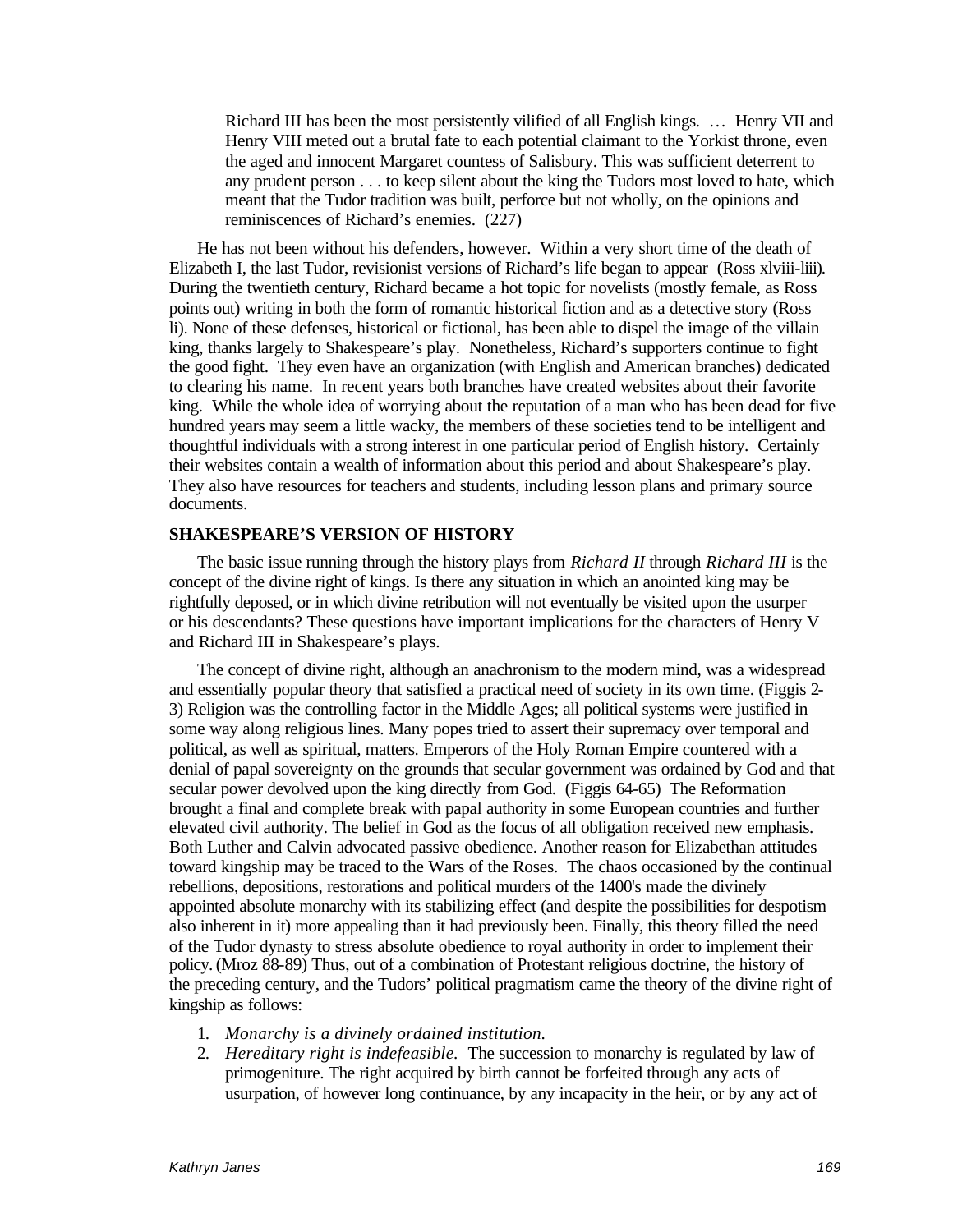deposition. So long as the heir lives, he is king by hereditary right, even though the usurping dynasty has reigned for a thousand years.

- 3. *Kings are accountable to God alone*. Monarchy is pure, the sovereignty being entirely vested in the king, whose power is incapable of legal limitation. He cannot limit or divide or alienate the sovereignty, so as in any way to prejudice the right of his successor to its complete exercise.
- 4. *Non-resistance and passive obedience are enjoined by God*. Under any circumstances resistance to a king is sin, and ensures damnation. Whenever the kind issues a command directly contrary to God's law, God is to be obeyed rather than man, but the example of the primitive Christians is to be followed and all penalties attached to the breach of law are to be patiently endured. (Figgis 5-6)

The condemnation of a usurper was not due solely to the belief that kings were accountable only to God and resistance to them was sin. Another important aspect of the sixteenth century attitude toward usurpation is based on the oath of fealty that all subjects make to a new ruler. Subsequent opposition to royal authority constitutes a breaking of that oath which binds a vassal to his sovereign. In the eyes of Elizabethans, "the traitor incurred divine vengeance for despising the sacredness of his oath and for disregarding sanctioned authority" (Mroz 17).

Taken together, these plays can also be seen as a type of morality play beginning with Henry IV's usurpation of his cousin's throne which disrupts the social order and which is ultimately set right by the victory of Henry Tudor over another usurper, Richard III.

## *Henry V*

This play assumes a knowledge of the historical events set out above which appear in *Richard II* and in the *Henry IV* plays. Henry V knows that his father was a usurper and that several other Plantagenets have a stronger claim to the throne than he has himself. Does Henry fear that divine vengeance for the usurpation will fall on him? The idea that the sins of the father may be visited upon his descendants through several generations was firmly entrenched in the Elizabethan mind (Mroz 21). On the night before Agincourt, Shakespeare's Henry entreats God not to punish his soldiers because of him: "Not today, O Lord,/O, not today, think not on the fault/My father made in compassing the crown" (*Henry V*, IV.i.292-294).

Does he revive his grandfather's claim to the French throne in a Machiavellian attempt to distract his subjects (and, more importantly, his nobles) from the fact of his father's usurpation? According to Machiavelli, writing in the early 1500's, "a prince must have no other objective, no other thought, nor take up any profession but that of war, its methods and its discipline, for that is the only art expected of a ruler" (Machiavelli 53). Or does Henry invade France to convince himself that he is entitled to be king of England? If he can prove the validity of his claim to the French crown then he must be entitled to sit on the English throne as well. Either interpretation can be supported by the text of the play. The historical reality is that Henry IV's usurpation did set in train a period of turmoil in England that lasted almost one hundred years. Henry IV had to deal with uprisings by the Welsh and by his own nobles. Henry V's French wars drained the treasury and killed off many young Englishmen. His death at age thirty-five, leaving a ninemonth old son to succeed him, set the stage for all sorts of infighting and intrigues by his Plantagenet relatives. This situation was exacerbated by the fact that Henry VI was subject to periods of mental incapacity as an adult, making it even more tempting for other branches of the family to start thinking about restoring the legitimate (and mentally sound) royal line. Once this temptation turns into action, we end up with the Wars of the Roses, the period covered by the three *Henry VI* plays and by *Richard III*.

*Henry V* contains some of the most rousingly patriotic speeches to be found in any play, especially Henry's words of encouragement at the siege of Harfleur and the "band of brothers"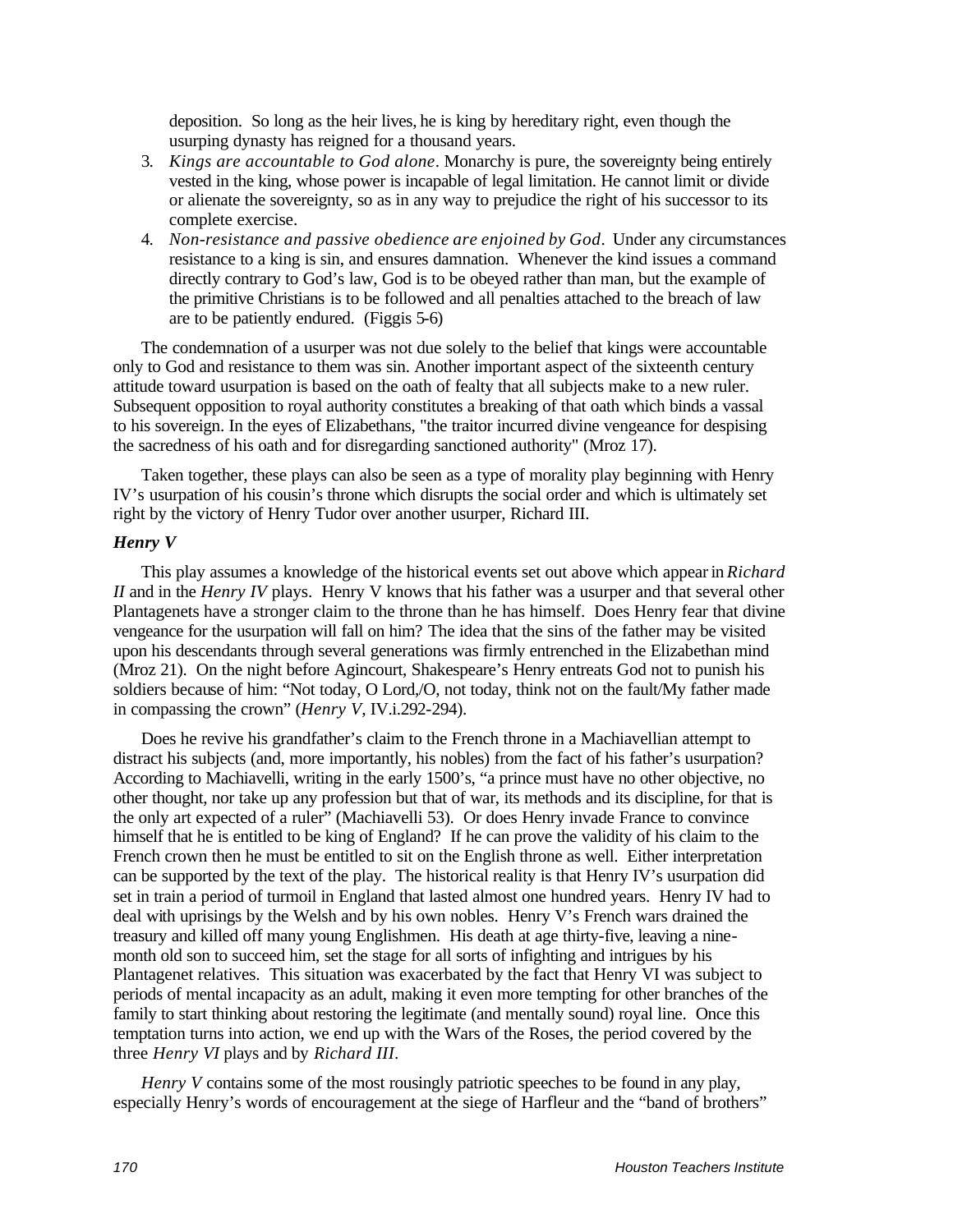speech before Agincourt. These speeches helped make Olivier's film version a very effective morale booster during the dark days of World War II. The film was also a reminder that England had succeeded against overwhelming odds in the past and could do so again in the 1940s.

On the other hand, the play also contains several scenes that can be used to convey an antiwar message about the carnage of battle, especially in a war being waged for dubious motives. The scenes where the cloaked and unrecognized Henry talks to his soldiers the night before Agincourt raises profound questions about the responsibilities of leaders, not only for their soldiers' lives but for their very souls.

#### *Richard III*

This play is the culmination of the story that had continued through the *Henry VI* plays. While some events in the *Henry V* tetralogy are inaccurate, such as the suggestion that Hotspur and Hal are the same age, the basic story is historically accurate. Such is not the case when we get to the second tetralogy. Shakespeare was writing in a Tudor England where the accepted view of Richard was that he was deformed in both body and soul. Many Ricardians believe that it was the official policy of both Henry VII and Henry VIII to demonize Richard as thoroughly as possible. Many historians, such as Charles Ross, disagree with this idea, but Ross does acknowledge that "in the years immediately following Bosworth, the slandering of Richard's name lay in crudely partisan hands" (Ross xxi). Since the Tudors had systematically eradicated the remaining Yorkist claimants to the throne, it seems logical to assume that the various chroniclers got the message and described the events with an anti-Richard slant. By the time the story got to Shakespeare, Richard's villainy had reached epic proportions. Although our playwright seems amazingly credulous when it comes to some of the tales about Richard, he was only repeating the information that was available to him – which will make for an excellent lesson about the difficulties historians face in trying to tell the full story of an event. Ross provides a comprehensive review of the evolution of the Tudor tradition at the beginning of his book, including a discussion of Shakespeare's sources (Ross xix-liii).

Shakespeare makes Richard responsible for deaths that occurred when he was a small child. He asks us to believe that a hunchback with a withered arm could be a successful medieval soldier when in reality a person with such handicaps would be unlikely to survive even one battle. When more than one version about the facts of a particular death exist in the historical record, Shakespeare always uses the one most hostile to Richard. In short, Shakespeare's portrayal of the last Plantagenet king of England is a truly splendid example of political propaganda, being derived from sources written specifically as propaganda as defined above - the spreading of ideas, information, or rumor for the purpose of injuring a person.

#### **TEACHING STRATEGIES**

I am designing this unit as a gifted/pre-AP differentiation of the social studies curriculum for 7<sup>th</sup> grade Texas history. The lessons will address the following HISD objectives for Unit 1 of Project CLEAR Online:

- SS.7.01.b. Apply absolute and relative chronology through the sequencing of significant individuals, events, and time periods.
- SS.7.21.a. Differentiate between, locate, and use primary and secondary sources to acquire information.
- SS.7.21.d. Identify points of view and frame of reference.
- SS.7.21.e. Support a point of view on a social studies issue or event.
- SS.7.21.f. Identify bias in written, oral, and visual material.
- SS.7.21.g. Evaluate the validity of a source.
- SS.7.22.b. Use standard grammar, spelling, sentence structure, and punctuation.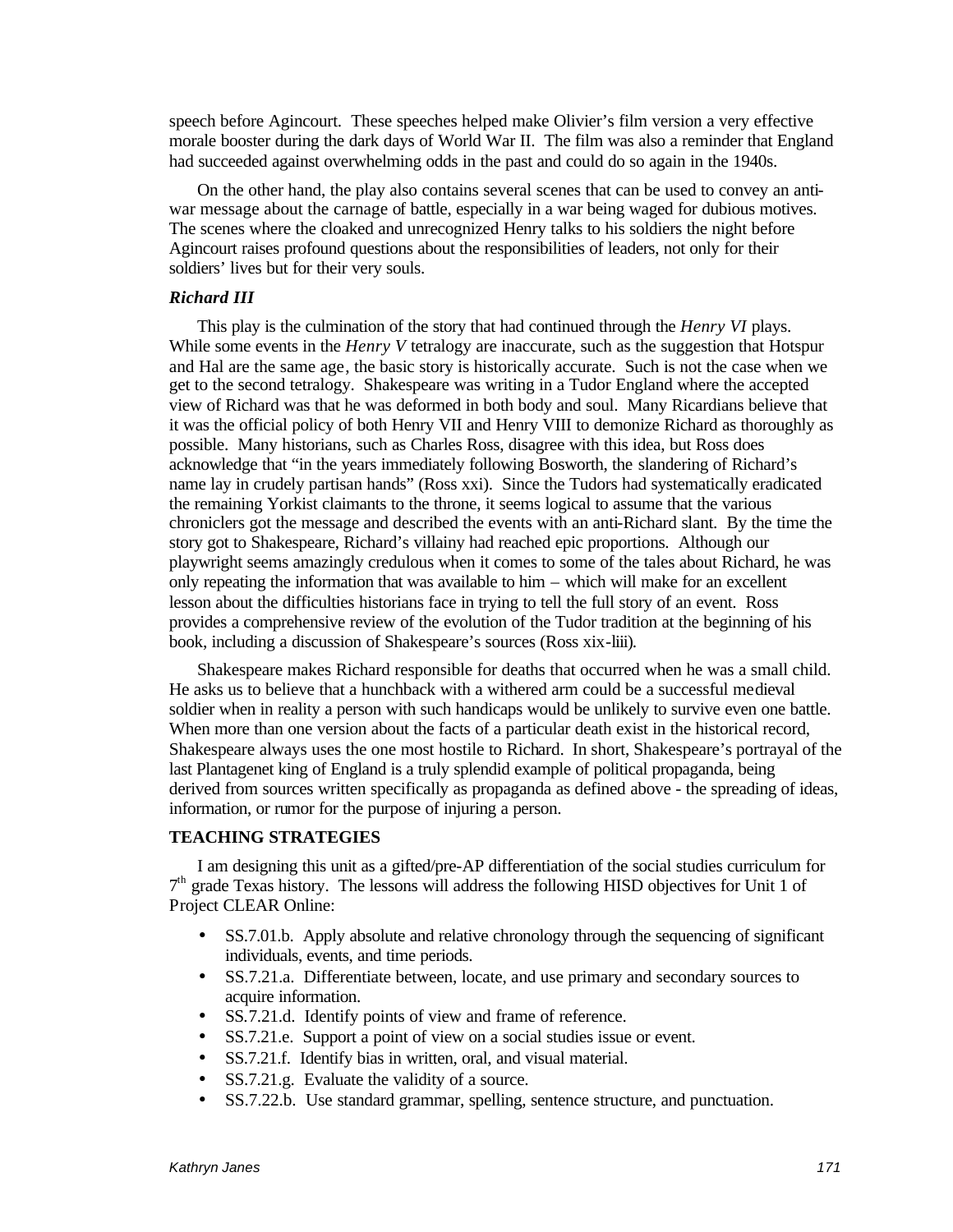- SS.7.22.c. Transfer information from one medium to another including written to visual and statistical to written or visual using computer software as appropriate.
- SS.7.22.d. Create written, oral, and visual presentations of social studies information.

I am limiting this curriculum unit to my gifted and pre-AP students since Shakespeare can be a bit much for many  $7<sup>th</sup>$  graders. In addition to the obvious use of various film versions of these two plays, I plan to use a combination of written materials and Internet-based activities. The lessons on *Henry V* will focus on the different film versions of the play and the ways in which the staging of the play can result in a wildly patriotic movie in one case and one with an almost antiwar tone in another. The lessons on *Richard III* will focus less on the play itself than on the historical background and the various sources that were the basis for Shakespeare's version of Richard's life.

Since the Wars of the Roses can be confusing and sometimes quite dry, I have prepared a webquest that should keep the students engaged as they search for facts about the historical Richard. The English and American branches of the Richard III Society both maintain excellent web sites that provide a wealth of information about historical facts and about Shakespeare's play. Although both web sites are dedicated to the idea that Richard was not the monster of the Tudor historians and of Shakespeare, the general idea seems to be that the facts will speak for themselves, with the result that the sites present a fairly balanced view. The American branch site includes online primary source material about Richard that will enable me to include an activity on primary and secondary sources as part of the webquest.

The most important resources for this unit are the different film versions of the two plays. Before discussing specific films, however, I must offer a warning. There are frequently serious problems about using movies in their entirety. Recent films pose a particular difficulty because of the free use of profanity and graphic violence. While it is apparent from my students' comments that many of them are allowed to watch all sorts of movies at home, a teacher must be careful about what is shown in the classroom. I would advise any teacher wanting to use a movie to watch it carefully for problem areas. There are also school district policies on permissible movie ratings that must be taken into account. Even Shakespeare is not exempt from this consideration. Of the six videos that I intend to discuss, one movie is rated PG-13 (Branagh's *Henry V*), while the other four as well as a PBS documentary are unrated. I should also mention that there is a potential source of confusion about the rating of Olivier's *Richard III.* According to Amazon.com this movie is rated R; according to the DVD packaging, the Internet Movie Database and the Barnes and Noble web site, the movie is not rated. Since I can see nothing in this version of the play which would warrant an R rating, I can only assume that Amazon made a mistake – possibly confusing Olivier's 1955 version with Ian McKellen's 1995 film. Since you must get permission from an administrator for Branagh's play due to its rating, it would be wisest to get approval for all of the films just to be on the safe side. You may also need to have permission slips signed by students' parents. Even setting aside the above concerns, all of the movies which I will discuss are likely to be at least somewhat difficult for middle school students because of the unfamiliar Elizabethan slang and speech patterns. This can be overcome by giving students a copy of the text for the scenes they will be watching and by providing them with background knowledge prior to viewing the films. In the lesson plans for this unit I am using a limited number of scenes from the *Henry V* films in order to compare the different versions. I prefer to use DVDs for this purpose since it is much easier to jump from scene to scene.

I am a big fan of the BBC Shakespeare series. Over a period of several years during the late 1970s and early 1980s, the BBC filmed all of Shakespeare's plays, which were broadcast on PBS during those years. The individual plays have been available on VHS for several years, and more recently on DVD, but were very expensive in either format. In the last few years, the distributor has begun releasing sets that are more reasonably priced. A five-play history collection was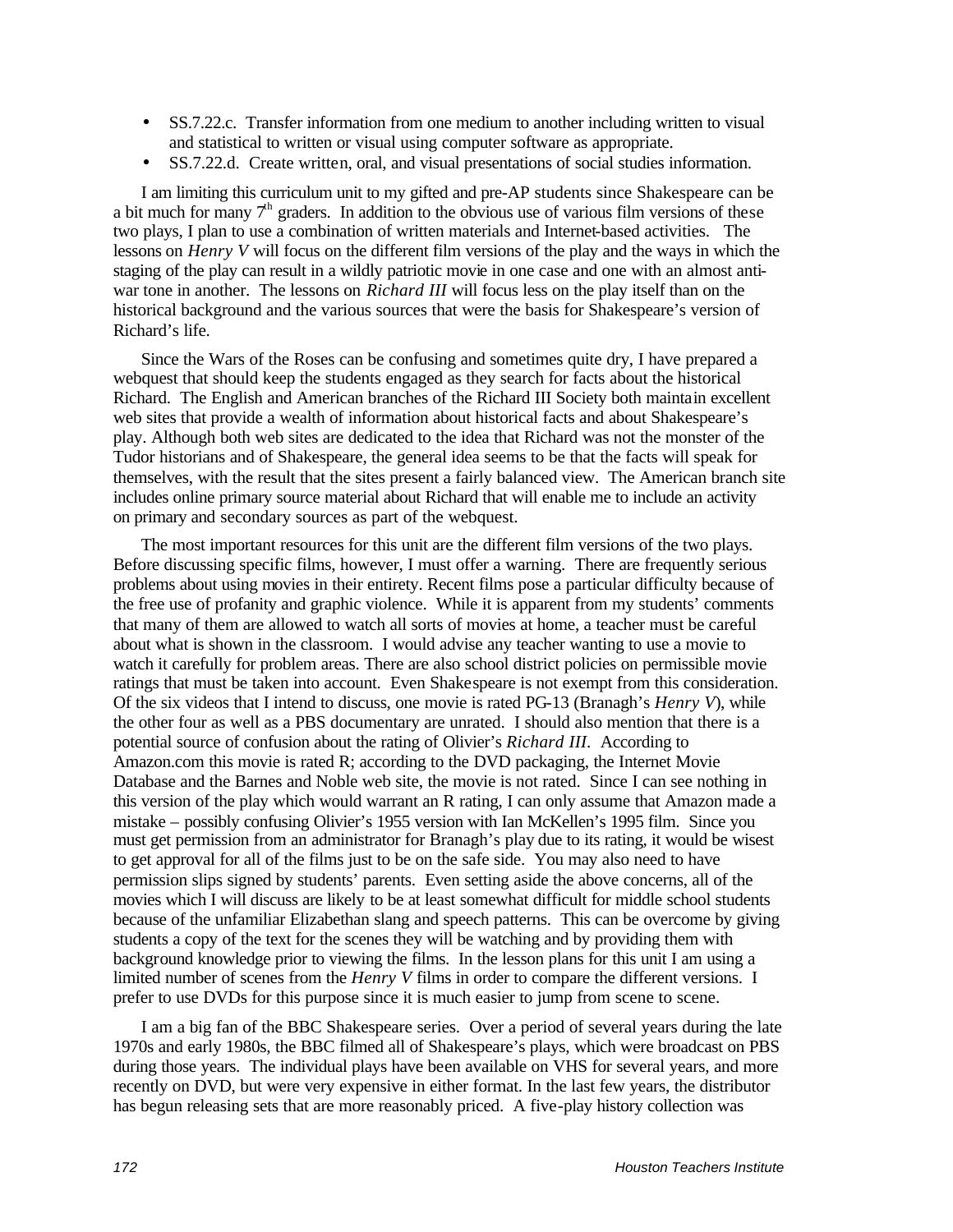released in 2004 and includes *Richard II, Henry IV Parts 1 and 2, Henry V,* and *Richard III.* The background and sets in the films may not be lavish or particularly realistic, but those deficits are outweighed by having the same actors playing Henry V and other characters in the first four of these plays. I actually prefer the more subdued backgrounds to the garish colors in some scenes of Olivier's *Richard III* and *Henry V.* Although lines are cut throughout the BBC *Henry V*, these cuts appear to be for the sake of time constraints rather than to influence the viewer's opinion of Henry and his actions. During the compare and contrast lesson on *Henry V*, I will use the BBC version first, as a type of control for the more biased versions produced by Olivier and Branagh.

The DVD format of the BBC plays offers two more features of particular value to teachers – you can download the script if your computer has a DVD-ROM drive and each play has a subtitle feature that would make it easier for students to follow the play without having to continually look at a printed script.

I like the Branagh version a lot, in part because the Agincourt scene is very realistic. When Henry says that his army is "all besmirch'd with rainy marching in the painful field" (*Henry V*, IV.iii.110-111), he's not exaggerating. By the end of the battle Henry himself is a bloody, muddy mess. While I wouldn't go so far as to call this an anti-war *Henry V*, it certainly doesn't pull any punches about the horrors associated with Henry's decision to assert a claim to the French throne. Branagh incorporates parts of scenes from the *Henry IV* plays to explain Henry's relationship with Falstaff and Bardolph, which is a useful device for viewers who are not familiar with those plays. The PG-13 rating is due to the realistic battle scenes.

Olivier's *Henry V* is considered a classic – and it does have some interesting features – but I don't think it would hold my students' interest for long and I'm afraid it might confuse some of them. It starts out as a play being staged at the Globe during Shakespeare's time, switches to a more realistic tone for most of the movie, then reverts to the play-within-a-play approach for the final scene. One problem is that even the realistic section varies in tone, with some exteriors being entirely real while others look more like a medieval drawing. The change from Elizabethan costumes and hairstyles to medieval fashions and then back again can be confusing. This film clearly shows a use of *Henry V* for its propaganda value. The text has been cut significantly to eliminate lines that could be seen as negative in some way. While you cannot completely erase the reality that Henry and the French were enemies, the play has also been edited to minimize that idea. After all, the English and French were allies against Nazi Germany when this film was made. Olivier had to walk a fine line to rally his countrymen without being unnecessarily offensive to their French allies.

Olivier's *Richard III* is the classic film version of that play, but it can also be very stagy for a modern audience. While I plan to show the entire film, I am prepared to modify the lesson to focus on selected scenes if any of my classes become restless. I had thought about using the Ian McKellan version but decided that the Nazi-era setting would likely confuse my students, and I didn't want to have to deal with the R rating for this film. One interesting feature of Olivier's film is that it starts with what I can only call a disclaimer of historic accuracy by saying that England's story is a combination of history and legend, and then referring to Richard's story as a legend connected with the English throne. Rather than starting with Richard's soliloquy as the play does, Olivier begins the movie with the restoration of Edward IV to the throne after Warwick's rebellion, using the text from the final scene of *Henry VI, Part III*. Once everyone else has left the throne room, Richard declares his evil intent in the play's opening speech. Another interesting fact about Olivier's version is that, although his Richard talks about his physical deformities, they are not obvious.

The BBC *Richard III*, on the other hand, does show Richard as being misshapen and shorter than average. While the available historical records suggest that the deformities were a myth, it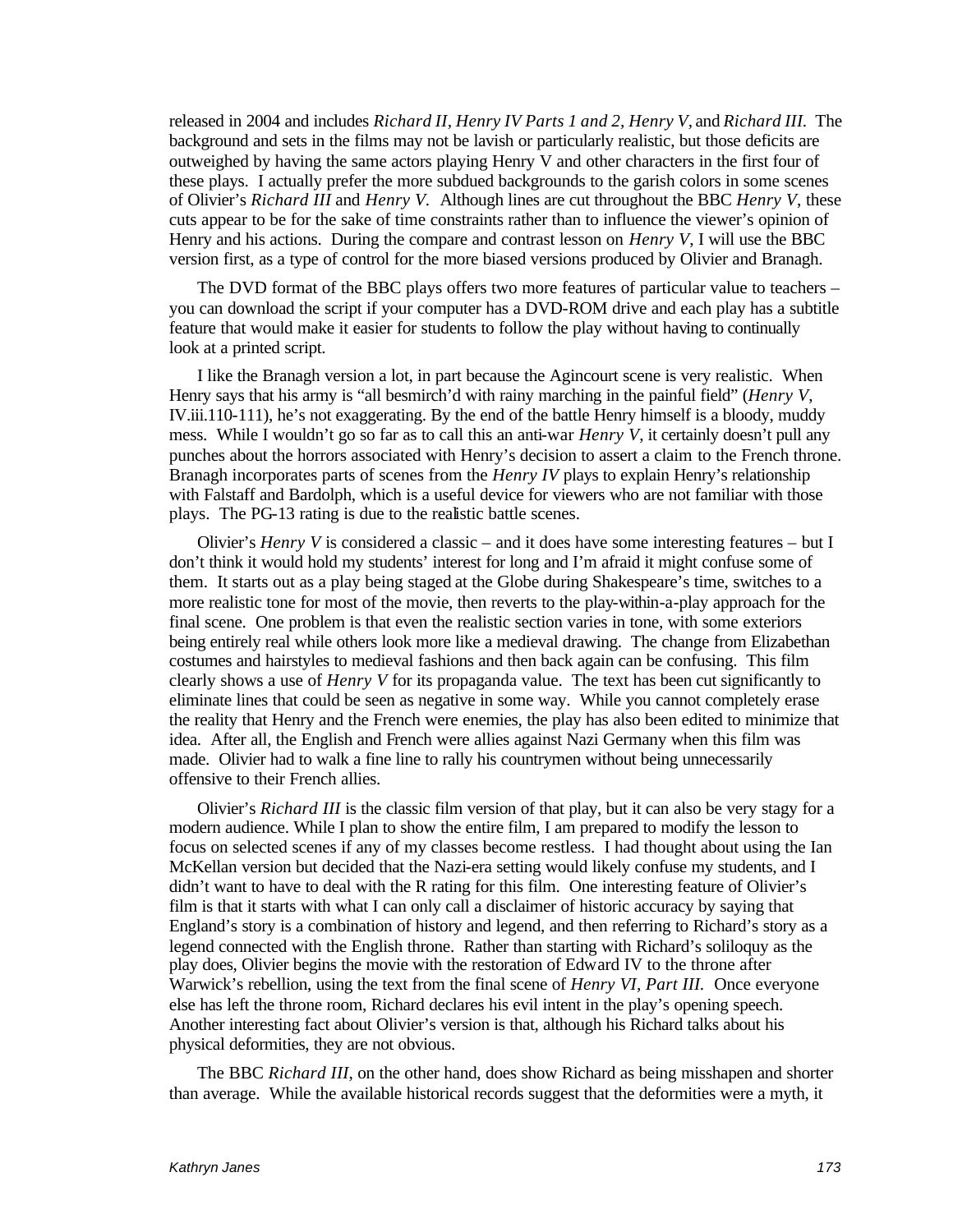appears that he really was shorter than average. That is another feature of the BBC films that appeals to the historian in me – the actors that they chose bear a strong resemblance to portraits and descriptions of the various kings. As with *Henry V,* this production is largely faithful to the text.

*In Search of Shakespeare* is a PBS documentary that goes into exhaustive detail about the playwright's life and about the England of that time. It is an excellent resource for anyone not familiar with Elizabethan England. Since the focus of this curriculum unit is on general historical concepts, I do not have the time to spare on this documentary but I highly recommend it to anyone who needs historical background for Shakespeare's era.

Once my students have watched the various scenes from Shakespeare, they will use their research information to put Richard III on trial. I really like the idea of giving my gifted students the experience of a mock trial at the start of the year because later in the year they will put Santa Anna on trial when we study the Texas Revolution. Having used the Santa Anna mock trial for the last few years, I know that it can take several weeks to complete because the students have to research their parts in the trial as well as learn the basics of how a mock trial works. By using the webquest to lead them quickly to the information they need for the Richard III trial, they can concentrate on learning the mechanics of a mock trial early in the year and be able to focus on their research when we get to the Texas Revolution. There are several web sites that offer guidance for teachers who are unfamiliar with the process of conducting a mock trial. Some of these sites are listed in the bibliography.

As I was working on this unit I frequently came across suggestions about using Josephine Tey's novel *The Daughter of Time* as part of a unit on Richard. I agree that this is a relatively quick and entertaining introduction to the main facts about Richard. This book is clearly slanted in Richard's favor, but that makes it an interesting counterpoint to Shakespeare's hunchbacked villain. Nonetheless, I have come to the reluctant decision not to use the book as part of this curriculum unit. I am already asking my second language learners to deal with fifteenth and sixteenth century English in the primary source documents and in Shakespeare. It really wouldn't be fair to ask them to tackle the differences between twentieth century American English and British English as well. In different circumstances, I would definitely recommend Tey's book.

This is a topic that truly excites me. I have loved the plays about Henry  $V -$  and been infuriated by the nonsense in *Richard III* – since I was in college. There are a wealth of resources – print, visual and Internet – that can be used to compare Shakespeare's plays with the historical reality and to teach valuable lessons about bias and propaganda to middle school students in a creative and interesting way.

## **LESSON PLANS**

## **Lesson Plan 1: If It's in the History Books, Does That Mean It's True?**

This lesson will introduce the concepts of primary and secondary sources, bias and frame of reference, as well as the need to critically evaluate the reliability of various historical resources. This lesson will require one ninety-minute class period.

## *HISD Objectives*

- SS.7.21.a. Differentiate between, locate, and use primary and secondary sources to acquire information.
- SS.7.21.d. Identify points of view and frame of reference.
- SS.7.21.f. Identify bias in written, oral, and visual material.
- SS.7.21.g. Evaluate the validity of a source.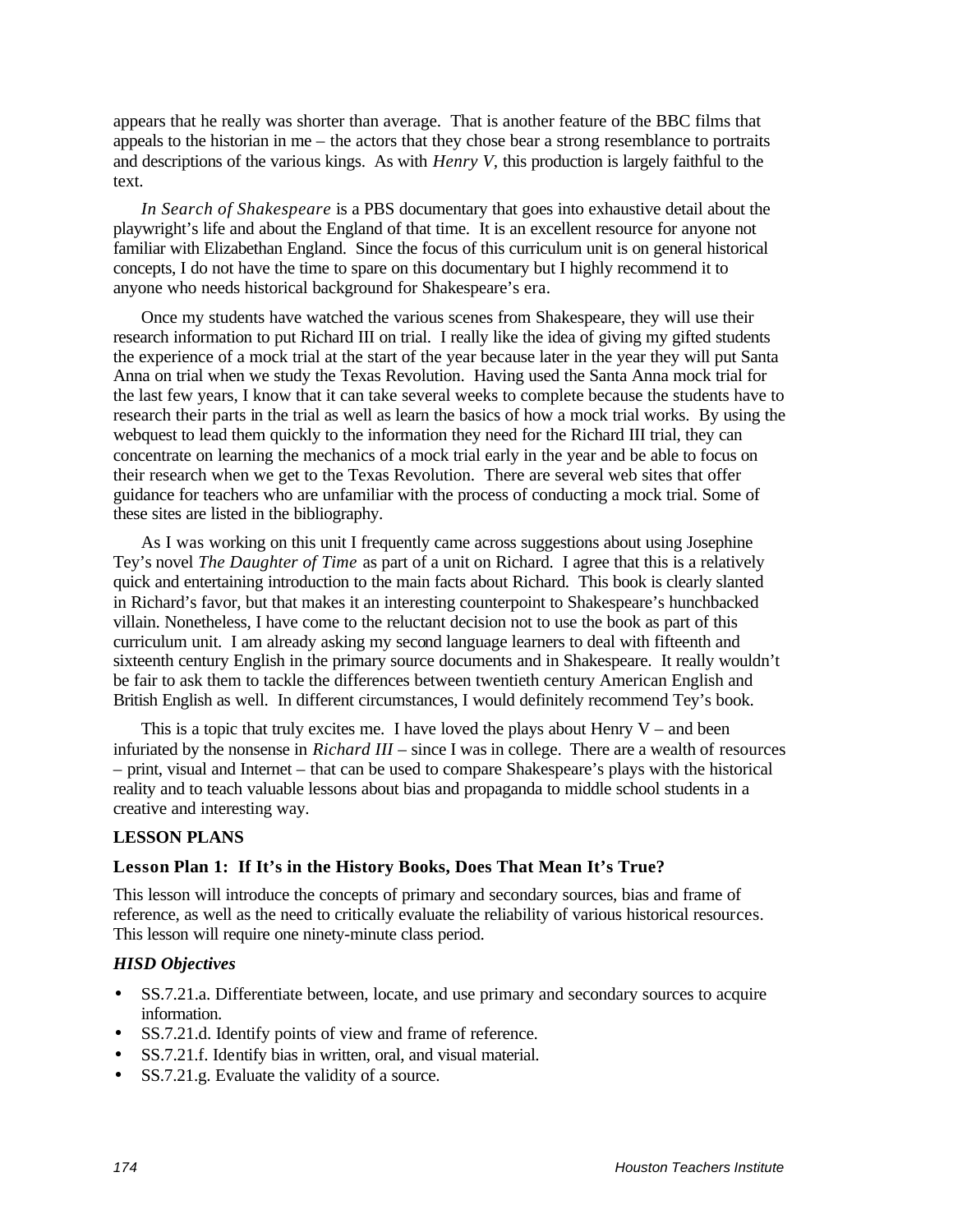## *Materials Needed*

Critical Evaluation of a Web Site Middle School Level handout (from Kathy Schrock's web site cited in the bibliography)

Handouts of examples of primary source materials

LCD projector and computer to facilitate web site evaluation activity

#### *Procedure*

I will introduce this lesson with a discussion of the differences between primary and secondary sources, using handouts and books to illustrate the differences. I will then explain the problems faced by historians due to the effects of bias and frame of reference on all types of historical resources – primary and secondary, print, visual and Internet. Using the LCD projector, I will go over the Five W's of Cyberspace web site with the class. The students will then work in pairs to evaluate one of the sites listed for that purpose at the bottom of Kathy Schrock's evaluation web site, using the website evaluation handout.

## **Lesson Plan 2: You Be the Detective! The Historical Background of the History Plays**

The students will complete a webquest about the Plantagenets and the Wars of the Roses. This will include information about Henry V, but is primarily intended to help the students to gather the information that they will need in order to do the Richard III mock trial. This lesson will require two ninety-minute class periods.

## *HISD Objectives*

- SS.7.21.a. Differentiate between, locate, and use primary and secondary sources to acquire information.
- SS.7.21.d. Identify points of view and frame of reference.
- SS.7.21.e. Support a point of view on a social studies issue or event.
- SS.7.21.f. Identify bias in written, oral, and visual material.
- SS.7.21.g. Evaluate the validity of a source.

#### *Materials Needed*

Paper for taking notes

Plantagenet genealogical chart handout

## *Procedure*

I will begin this lesson by asking the students what they know about England during the Middle Ages and more particularly what they know about English kings. After writing their responses on the board I will tell them that there are many things we still don't know about fifteenth century England – so they are going to become detectives. They will work in pairs to complete a webquest that will give them information about fifteenth century England and about the infighting among the Plantagenet cousins over the throne. The genealogical chart handout will serve as a visual to help them understand the relationships among Edward III's descendants. During the first class period on this lesson we will also discuss the mechanics of a mock trial and how the webquest will help them prepare for a mock trial of Richard III. The webquest will include examples of both primary and secondary source material about the Plantagenets, with an emphasis on Richard III.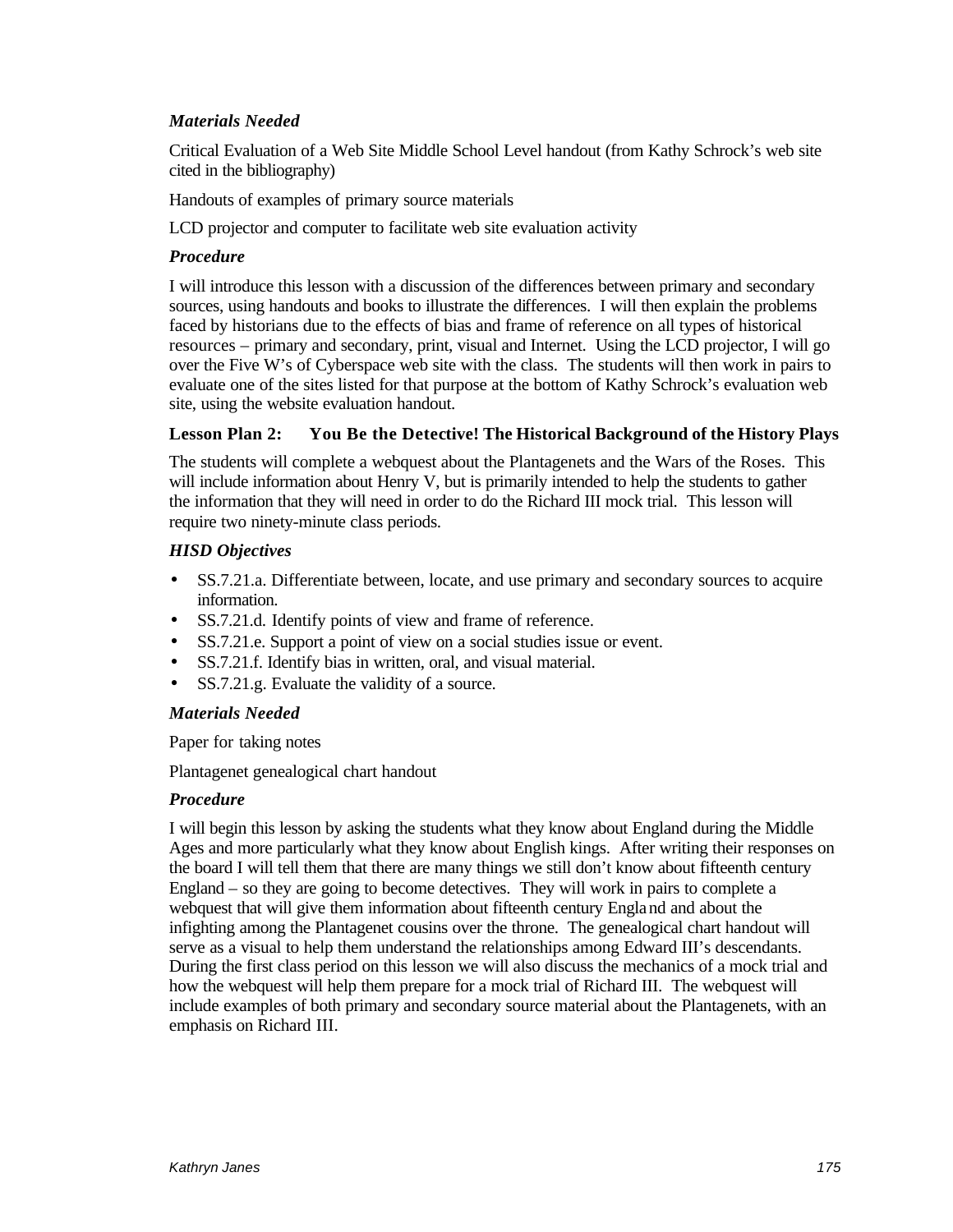# **Lesson Plan 3: Shakespeare's Version of English History**

This lesson will take three ninety-minute class periods. During the first class the students will watch selected scenes from the Olivier, Branagh and BBC versions of *Henry V.* During the second and third class periods the class will watch *Richard III.*

# *HISD Objectives*

- SS.7.21.f. Identify bias in written, oral, and visual material.
- SS.7.21.g. Evaluate the validity of a source.
- SS.7.22.b. Use standard grammar, spelling, sentence structure, and punctuation.
- SS.7.22.c. Transfer information from one medium to another including written to visual and statistical to written or visual using computer software as appropriate.

## *Materials Needed*

DVDs of the Olivier, Branagh and BBC versions of *Henry V* DVDs of the Olivier and BBC versions of *Richard III* Paper for compare and contrast activity Text of selected scenes from Shakespeare's *Henry V* Text of Shakespeare's *Richard III* **Highlighters** 

## *Procedure*

The students will complete a compare and contrast chart as they watch selected scenes from the three versions of *Henry V*. They will also make notes on their copy of the text of any differences between the three films, including omitted dialogue or even omitted scenes. They will also work in pairs or in small groups to brainstorm possible reasons for such differences between the three videos, leading into the topic of how the play can be used to convey different messages during different historical periods. At the end of this class period each group will present the results of their brainstorming session. I am going to use the following scenes: Act II, Scene II (revealing the traitors' plot at Southampton), Act III, Scene III (demanding the surrender of Harfleur), Act III, Scene VI (the portion of the scene involving the execution of Bardolph), Act IV, Scenes VI-VII (the battle of Agincourt ), Act V, Scene II (the lines the Chorus speaks at the end of the play). Appendix A contains a description of how these five scenes differ among the three plays.

I plan to use the second class period and part of the third to show Olivier's *Richard III* in its entirety, and to use the remainder of the third class period to show parts of the BBC version. This may change, however, if I can tell the class is starting to lose interest. In that event I'll switch to selected scenes from the Olivier film that can be compared to scenes in the BBC production. In this part of the lesson the students will be looking for descriptions of Richard's physical appearance and for accusations against him in order to compare Shakespeare's character with the information that they found in the process of completing their webquest.

## **Lesson Plan 4: Richard III Mock Trial**

The students will put Richard III on trial. This lesson will require two ninety-minute class periods to prepare and one ninety-minute class period for the trial.

# *HISD Objectives*

- SS.7.01.b. Apply absolute and relative chronology through the sequencing of significant individuals, events, and time periods.
- SS.7.21.d. Identify points of view and frame of reference.
- SS.7.21.e. Support a point of view on a social studies issue or event.
- SS.7.22.b. Use standard grammar, spelling, sentence structure, and punctuation.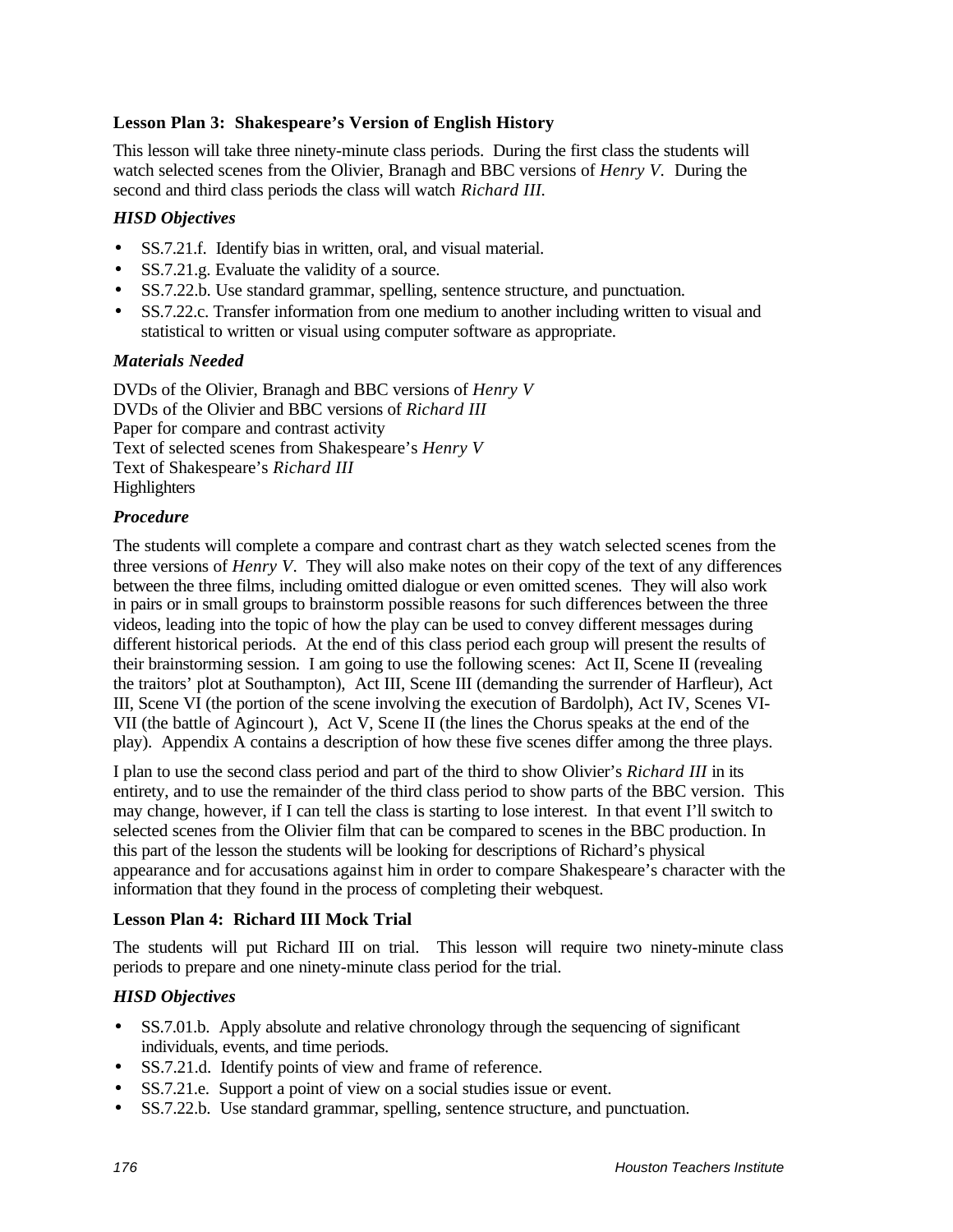- SS.7.22.c. Transfer information from one medium to another including written to visual and statistical to written or visual using computer software as appropriate.
- SS.7.22.d. Create written, oral, and visual presentations of social studies information.

# *Materials Needed*

Word processors and printers to prepare scripts for mock trial

# *Procedure*

Students will play the defendant, prosecution and defense attorneys, judge, witnesses, bailiff and jurors. The size of the jury will depend on the number of students in the class. I plan to videotape the trial to show the students so they can critique their performances.

# **Lesson 5: How Historical are the History Plays?**

The students will take their research about this period in history and will evaluate the historical value of each of the films. They will also watch the video of the mock trial. This lesson will take one ninety-minute class period.

# *HISD Objectives*

- SS.7.21.d. Identify points of view and frame of reference.
- SS.7.21.f. Identify bias in written, oral, and visual material.
- SS.7.21.g. Evaluate the validity of a source.

## *Materials Needed*

Videotape of mock trial

## *Procedure*

On the first day we will watch the mock trial and the students will critique themselves and the process of the trial. On the second day students will work in small groups to compare what they learned from the webquest with what they saw on film. Each student will then write at least one page evaluating the historical accuracy of Shakespeare's *Henry V* and *Richard III.*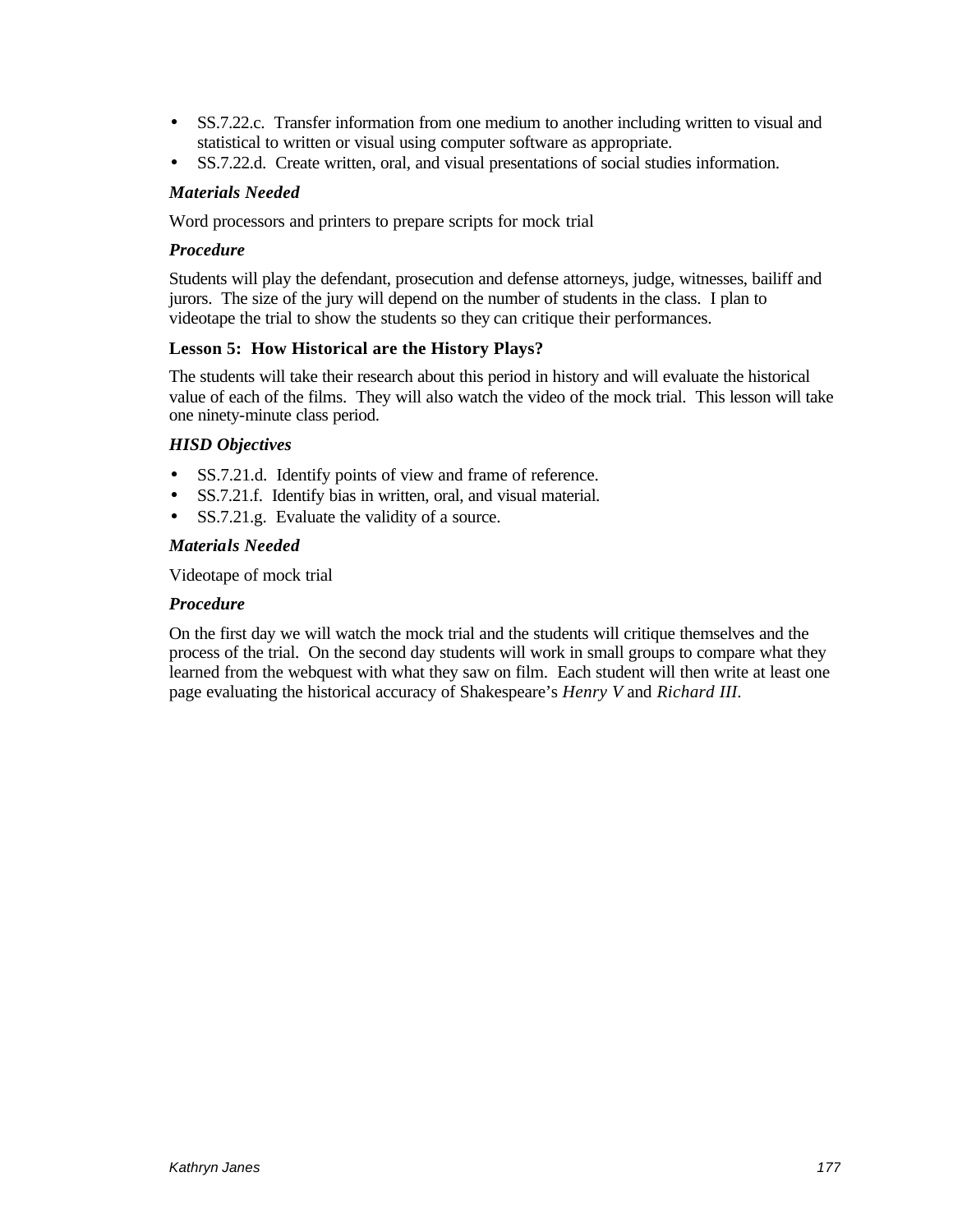| <b>Scene</b>                                         | <b>BBC</b>                                                                                                                          | <b>Olivier</b>                                                                                           | <b>Branagh</b>                                                                                                                     |
|------------------------------------------------------|-------------------------------------------------------------------------------------------------------------------------------------|----------------------------------------------------------------------------------------------------------|------------------------------------------------------------------------------------------------------------------------------------|
| Act II, Scene II<br>(traitors' plot)                 | Henry is more hurt and<br>saddened than angered<br>by the betrayal.                                                                 | This element is omitted<br>from the scene $-$ no<br>English bad guys here.                               | Henry is furious and<br>violent, shoving the<br>traitors around.                                                                   |
| Act III, Scene<br>Ш<br>(Harfleur<br>surrender)       | Henry is threatening,<br>but not as vicious as in<br>the Branagh film.                                                              | Henry's threats are<br>omitted, but his offer of<br>mercy to the French<br>remains in the scene.         | Henry is loud, cruel<br>and threatening -<br>he's not going to put<br>up with any more<br>French defiance.                         |
| Act III, Scene<br>VI<br>(Bardolph's<br>execution)    | Henry is quiet and<br>controlled – without<br>seeing the <i>Henry IV</i><br>play you don't get the<br>full impact of this<br>scene. | The entire scene is<br>omitted – apparently<br>there are no thieves in<br>this Henry's army.             | A Henry IV, Part I<br>flashback explains<br>Henry's relationship<br>with Bardolph, who<br>is hanged on-screen<br>at Henry's order. |
| Act IV, Scenes<br>VI-VII<br>(battle of<br>Agincourt) | The armor and clothing<br>get grubby and at least<br>one character has a<br>little blood on his face.                               | The field is muddy but<br>no one gets dirty or<br>$\text{bloody} - \text{Henry's}$ armor<br>stays shiny. | Everyone is a mess,<br>especially Henry -<br>very realistic.                                                                       |
| Act V, Scene II<br>(Chorus)                          | The entire speech is in<br>the film.                                                                                                | Omits lines about future<br>English losses.                                                              | The entire speech is<br>in the film.                                                                                               |

**Appendix A – Comparison of** *Henry V* **Scenes**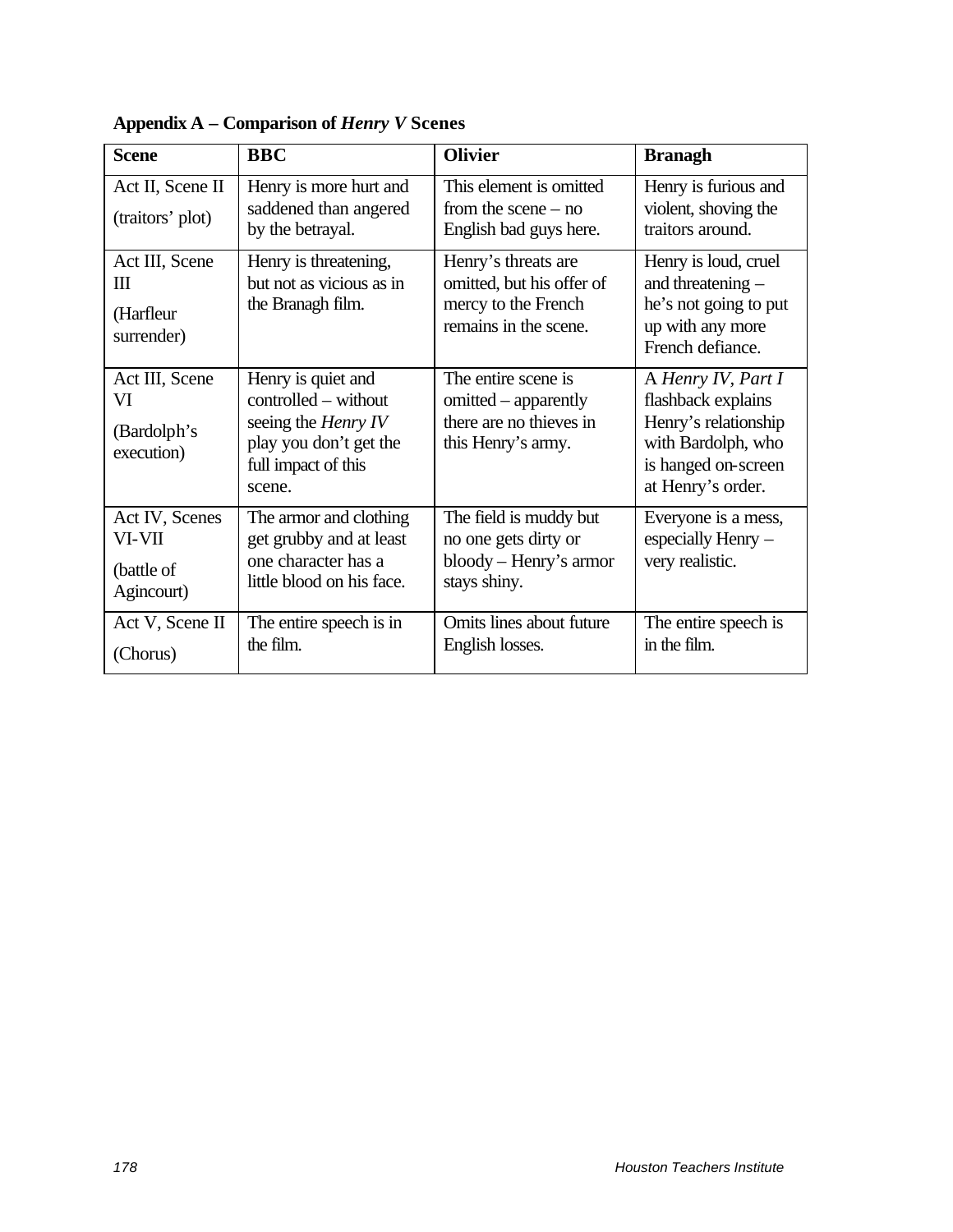#### **ANNOTATED BIBLIOGRAPHY**

#### **Works Cited**

- Figgis, John Neville. *The Divine Right of Kings.* London: Cambridge University Press, 1934. This provides general historical background on the theory of the divine right of kings (and queens).
- Machiavelli, Nicolo. *The Prince and Selected Discourses.* Ed. Daniel Donno. New York: Bantam Books, Inc., 1971. Since Machiavelli's work came out during the 1500's, it seems reasonable to assume that Shakespeare was familiar with it and possibly influenced by it.
- Mroz, Sister Mary Bonaventure. *Divine Vengeance: A Study in the Philosophical Backgrounds of the Revenge Motif as It Appears in Shakespeare's Chronicle History Plays.* Washington, D.C.: The Catholic University of America Press, 1941.

This connects directly with the recurring themes of divine vengeance and retribution which are so important in the series of plays from *Richard II* through *Richard III.*

- "Propaganda." *Merriam-Webster Online.* Merriam-Webster Incorporated, 2005. <http://merriamwebster.com>. Online dictionaries can be very useful.
- Ross, Charles. *Richard III.* Berkeley and Los Angeles: University of California Press, 1981. This is considered to be a standard (i.e., reliable) biography of Richard. Ross has a reputation in some quarters of being unsympathetic to Richard, but I found his work to be fair and even-handed. His introduction discussing the fact and fiction of Richard's reputation is especially valuable.
- Shakespeare, William. *The Complete Signet Classic Shakespeare*. Ed. Sylvan Barnet. New York: Harcourt Brace Jovanovich, Inc., 1972.

This is convenient because all of the plays are together in one volume.

#### **Supplemental Resources**

#### *Books*

Cantor, Norman F. *The Last Knight: The Twilight of the Middle Ages and the Birth of the Modern Era*. New York: Free Press, 2004.

This is a fascinating book about John of Gaunt, with a wealth of information about life in the  $14<sup>th</sup>$  century for the wealthy and powerful, the peasants, and even the women. It also has an excellent family tree for the Plantagenets which looks easy to understand – better than the one on the *History of the Monarchy* site. It's worth buying a paperback copy of this book just for the family tree.

- Earle, Peter. *The Life and Times of Henry V.* London: Weidenfeld and Nicolson, 1972. Part of the *Kings and Queens of England* book series, this is a very comprehensive story of Henry's life.
- Jarman, Rosemary Hawley. *Crispin's Day: The Glory of Agincourt.* London: William Collins Sons & Co. Ltd., 1979. Although the point of this book is to tell the story of one battle, it also provides a detailed explanation of the events that led up to the battle, as well as a concise background of the Hundred Years' War. There are also family trees clarifying the basis for Henry's claim to the French throne.
- Kendall, Paul Murray. *Richard the Third.* New York: W. W. Norton & Company, 1955. Generally considered to be the definitive biography of Richard III, it is particularly valuable because Kendall tries to maintain an even-handed approach to his discussion of the various charges against Richard.
- Labarge, Margaret Wade. *Henry V: The Cautious Conqueror.* London: Martin Secker & Warburg Limited, 1975. This biography of Henry includes a large number of quotes from  $15<sup>th</sup>$  century writers that could make it easier to design a lesson using primary source material.
- Lamb, V.B. *The Betrayal of Richard III.* London: The Research Publishing Co., 1959. A view of the development of the Tudor Richard, this seems to be somewhat slanted in Richard's favor.
- Tey, Josephine. *The Daughter of Time*. New York: Scribner Paperback Fiction, 1951. This is a very entertaining book set outs the facts about Richard III's life and the controversies surrounding him as would a detective. Although it comes down clearly on the side of Richard's innocence and Henry VII's guilt in the death of the princes, it is an easy introduction to Richard. It is also available as an unabridged audiobook, on cassette and CD. Derek Jacobi does an outstanding job of narrating and acting out the various characters.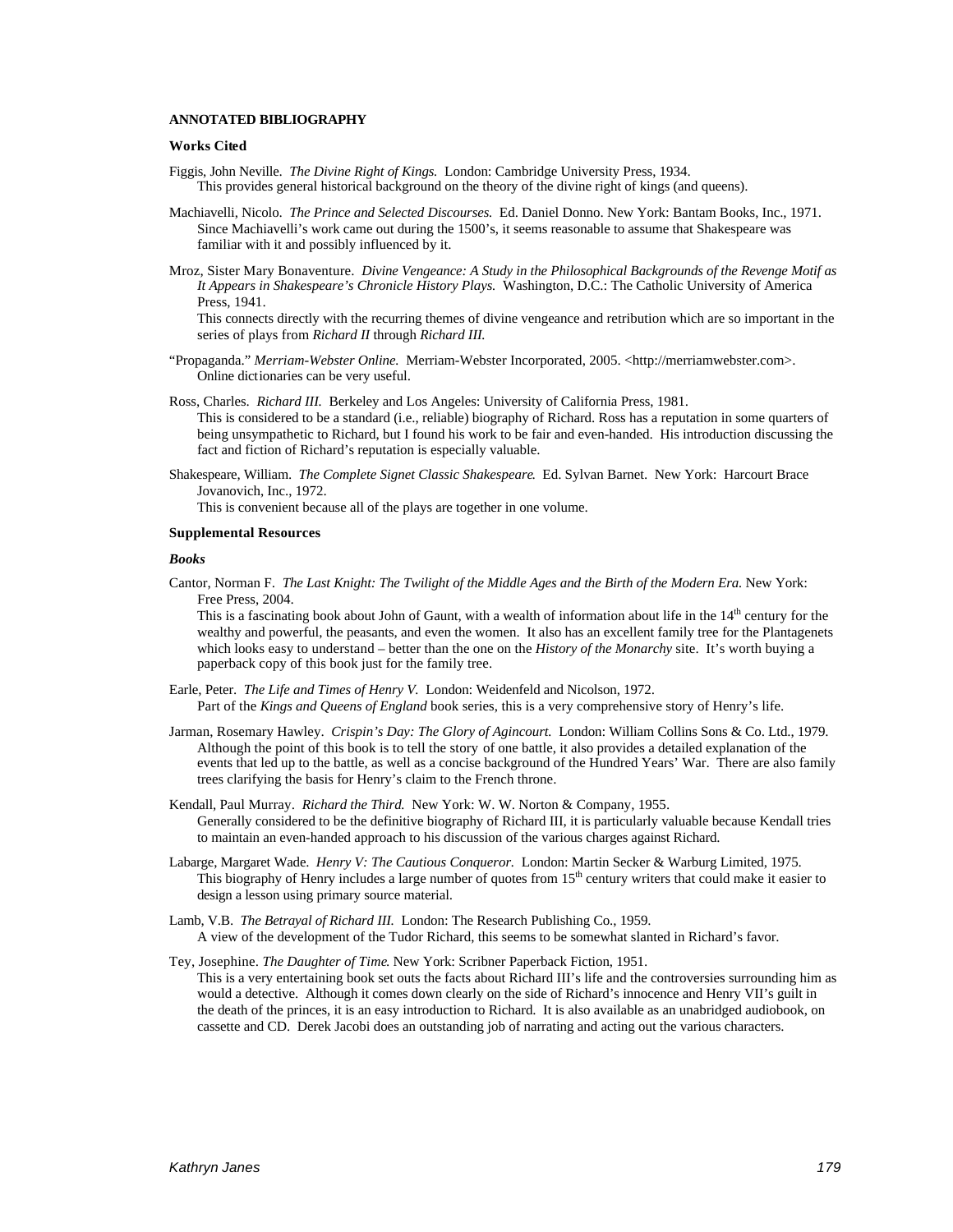Williamson, Audrey. *The Mystery of the Princes.* Gloucester, U.K.: Alan Sutton Publishing Limited, 1978. This book offers a fairly even-handed look at the development of the Tudor version of the evil Richard. For the purposes of this curriculum unit, I especially like the prologue that touches on several topics in the first unit in the CLEAR curriculum for  $7<sup>th</sup>$  grade Texas history – propaganda, point of view, conflicting primary source accounts of a historical event, and incomplete records of historical events.

#### *Films*

*Henry V*. Dir. Kenneth Branagh. MGM/UA, 1989.

This version is gritty, doesn't overly idolize Henry, and has a very realistic battle scene.

*Henry V*. Dir. Laurence Olivier. Criterion, 1946.

This version is intentionally and intensely patriotic. I like the opening scene that will give the students an idea of what Elizabethan London and an Elizabethan theater looked like. On the other hand, I think the performances are a little over the top for my students' tastes and the contrast between realistic outdoor scenes and stylized indoor scenes might be off-putting.

*Henry V*. Dir. David Giles. BBC, 1979.

In keeping with the BBC's intent when it began its Shakespeare project, this film is more faithful to Shakespeare's text than either the Branagh or Olivier versions. It is also my personal favorite.

- *In Search of Shakespeare.* Dir. David Wallace. PBS, 2004. A comprehensive and interesting introduction to Shakespeare and his times.
- *Richard III.* Dir. Laurence Olivier. Criterion, 1956.

The classic film is a brilliant and completely fascinating piece of theater, to the great distress of all Ricardians because from a historical point of view it verges on fantasy.

*Richard III.* Dir. Jane Howell. BBC, 1982.

A good solid production, but at almost four hours in length, it is impractical for anything but the use of selected scenes to compare with Olivier's film.

#### **Web Sites:**

*A Brief Note on the Historical Background to Shakespeare's First and Second History Cycles.* 1999. Malaspina University-College, Nanaimo, BC. <http://www.mala.bc.ca/ ~johnstoi/eng366/roses.htm>. A well-organized synopsis of the Wars of the Roses, correlated with Shakespeare.

*The Complete Works of William Shakespeare.* 2000. The Tech, MIT.

<http://www-tech.mit.edu/Shakespeare/works.html>.

This is a great resource. All of the plays are available online. You have a choice of accessing the entire place in one long page or of going to one page at a time. This site works perfectly for Lesson 3 because I can easily locate and print only the scenes that I need for that lesson.

*The Five W's of Cyberspace.* 2005. Media Awareness Network. <http://www.media-

awareness.ca/english/resources/special\_initiatives/wa\_resources/wa\_shared/tipsheets /5Ws\_of\_cyberspace.cfm>. This is a kid-friendly site that offers excellent tips for using the Internet wisely. It also offers a reminder that in some cases it's still easier to find information the old-fashioned way rather than automatically turning to the Internet.

*Guide to Conducting Mock Trials.* Nineteenth Judicial Court of Illinois. <http://www.19thcircuitcourt.state.il.us/bkshelf/resource/mt\_conduct.htm>. An excellent introduction to using mock trials as a teaching tool.

*History of the Monarchy: The Plantagenets.* 2005. The Official Site of the British Monarchy. <http://www.royal.gov.uk/output/Page58.asp>. There is a link on this page to a family tree of the Plantagenet dynasty from 1216 to 1485 that I plan to use in Lesson 2.

Janes, Kathy. *You Be the Detective! The Historical Background of Shakespeare's History Plays.* 2005. <http://home.earthlink.net/~historyisfun/detective/detective.htm>. This is the webquest which I designed to accompany this lesson.